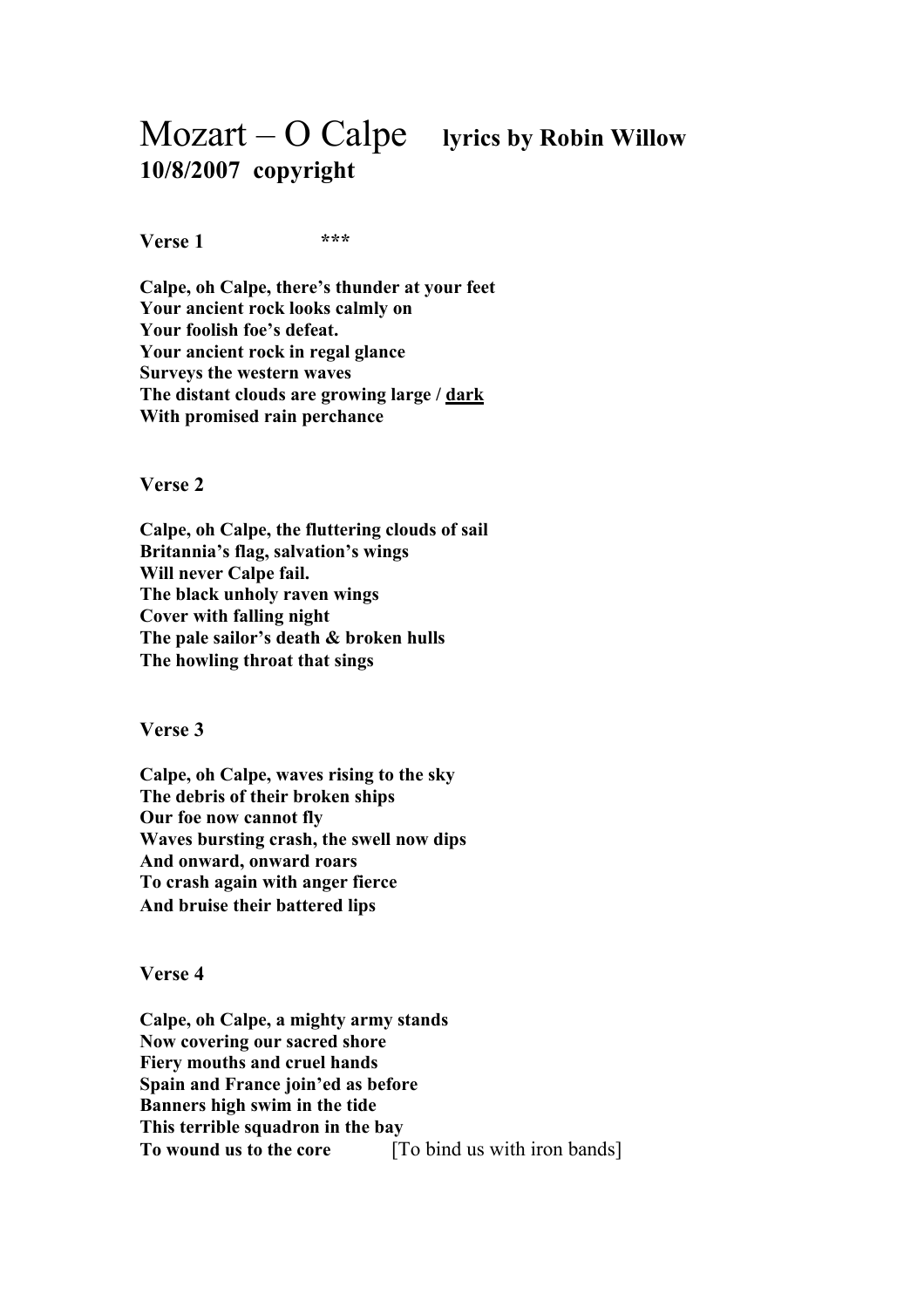**Verse 5**

**Calpe, oh Calpe, the night is filled with storms They come these masters of the seas Cold breasts and fearless forms Again they come to see us freed They are Albion's offspring With deadly power they approach To aid us in our need**

**Verse 6**

**Calpe, oh Calpe, vainly strive envious night The shadows of your raven plumage Can't hide proud Calpe's might Nor stop the bard's glimmering message Which tells our great venture To beat this fearless enemy Their cold cruel visage**

**Verse 7 \*\*\***

**Calpe, oh Calpe, vainly cries the wind's bride Raging mountainous waves now roar Let Howe the tamer ride His hero squadron this world o'er Is known and feared by all This forest of masts, France and Spain Yet cannot hold our shore**

**Verse 8**

**Verse 9 \*\*\***

**Calpe, oh Calpe, your fearsome strength renewed Elliot, hero of Fingal's land Is still as human viewed While fearsome fires of war are fanned The rock of rocks stands firm And in the gruesome work of death He'll soon victorious stand**